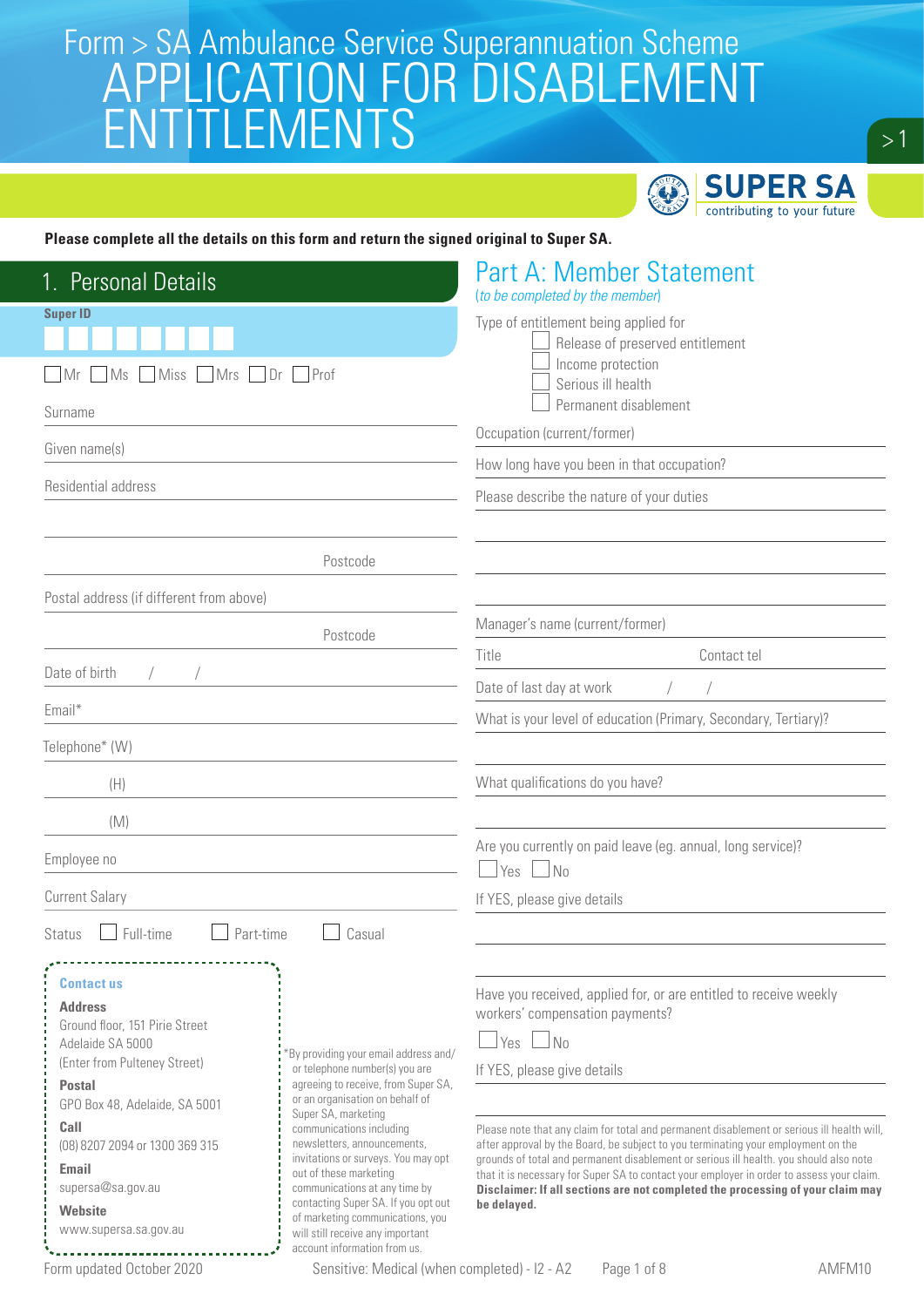

#### **Please complete all the details on this form and return the signed original to Super SA.**

Did your condition(s) result from an accident?  $\Box$  Yes  $\Box$  No

What is the exact nature of your medical condition?

When did you first suffer from the above condition(s)?

| Please give details of doctors, physiotherapists, chiropractors, etc consulted in relation to the condition(s) |                                                         |                  |                               |                              |
|----------------------------------------------------------------------------------------------------------------|---------------------------------------------------------|------------------|-------------------------------|------------------------------|
| Condition(s)                                                                                                   | Doctor's name                                           | Doctor's address | Date of first<br>consultation | Date of last<br>consultation |
|                                                                                                                |                                                         |                  |                               |                              |
|                                                                                                                |                                                         |                  |                               |                              |
|                                                                                                                |                                                         |                  |                               |                              |
|                                                                                                                | $\cdots$ $\cdots$<br>$\sim$ $\sim$ $\sim$ $\sim$ $\sim$ |                  |                               |                              |

What duties does your condition(s) prevent you from doing?

|                                                               | Please list any alternative duties that you think you may be able to do (if applicable)                                                                                                                                                                                                                                                        |              |     |    |
|---------------------------------------------------------------|------------------------------------------------------------------------------------------------------------------------------------------------------------------------------------------------------------------------------------------------------------------------------------------------------------------------------------------------|--------------|-----|----|
| If you have<br>received, or are                               | Have you received, applied for, or are you entitled to receive, any other entitlements?<br>(eg. sickness, unemployment benefits, other insurance income benefits)                                                                                                                                                                              |              | Yes | No |
| entitled to                                                   | If YES, please give details                                                                                                                                                                                                                                                                                                                    |              |     |    |
| receive, weekly<br>workers'<br>compensation<br>payments, this | Are you receiving a Disability Support Pension (DSP) or Veterans Affairs Pension (VAP)? $\Box$ Yes<br>If yes, state type $\Box$ DSP or $\Box$ VAP                                                                                                                                                                                              |              |     | No |
| may affect your                                               | Pension no                                                                                                                                                                                                                                                                                                                                     | Date granted |     |    |
| entitlement.                                                  | <b>Member Declaration</b><br>$-$ I declare that all the information supplied by me is true and correct.<br>acknowledge it is an offence to provide false or misleading information.<br>$\hspace{0.1mm}-\hspace{0.1mm}$<br>I authorise any hospital, doctor or other person who has treated or examined me to provide Super SA with any further |              |     |    |

- information or medical reports on my illness or injury, medical history, consultations, prescriptions or treatment.
- I authorise Super SA to gain access to any Workcover reports (if applicable).
- I authorise Super SA to provide information to any other medical practitioner for the purpose of assessing my claim.
- A photocopy or facsimile of this authorisation is as valid as the original.
- I understand that Super SA and its medical adviser(s) will use this information for the purpose of considering my application.
- I understand that Super SA will obtain information from my employer and may provide my medical details to my employer, which it is authorised to do under the relevant Act and Regulations.

| Signature: $\boldsymbol{\mathsf{X}}$ |  |                                                           | Date: |        |  |
|--------------------------------------|--|-----------------------------------------------------------|-------|--------|--|
| Form updated October 2020            |  | Sensitive: Medical (when completed) - I2 - A2 Page 2 of 8 |       | AMFM10 |  |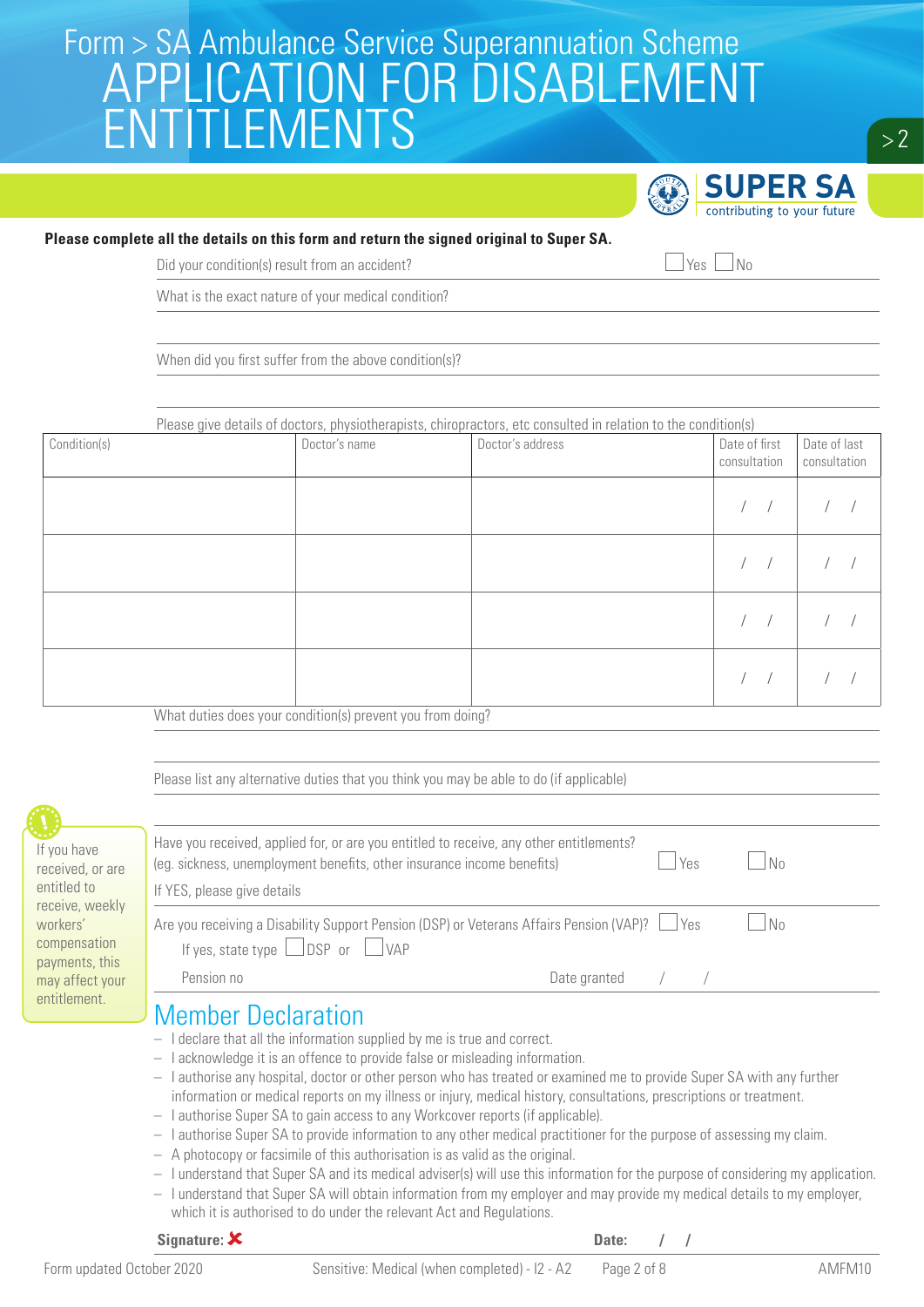

#### **Please complete all the details on this form and return the signed original to Super SA.**

#### Part B: Medical Report

(to be completed by the member's medical practitioner)

From what date have you been the member's treating doctor?  $/$ 

On what date did you first see the member in connection with his/her condition?  $/$ 

Does the member have an appointment to see you again?  $\Box$  Yes  $\Box$  Yes  $\Box$  No

If YES, please give date

Please complete the following in respect of the member's medical condition(s):

| Condition(s) | Doctor's name | Doctor's address | Date of first<br>consultation | Date of last<br>consultation |  |
|--------------|---------------|------------------|-------------------------------|------------------------------|--|
|              |               |                  | $\sqrt{2}$                    |                              |  |
|              |               |                  | $\sqrt{2}$                    |                              |  |
|              |               |                  | $\sqrt{2}$                    |                              |  |
|              |               |                  | $\sqrt{2}$                    |                              |  |

Please estimate the member's overall level of capacity for work:

 $\%$  Note that 100% capacity means that the member is completely fit for work

Based on your professional medical opinion:

| a) At the current time, is the member fit for his/her usual work?<br><b>Yes</b><br>Full-time (>30 hours)<br>No. |       |          |       |  |
|-----------------------------------------------------------------------------------------------------------------|-------|----------|-------|--|
| If YES, please indicate the nature of work                                                                      | Light | Moderate | Heavy |  |
| Part-time (15-30 hours)<br>Yes<br>No.<br>If YES, please indicate the nature of work                             | Light | Moderate | Heavy |  |
| b) Is the member fit for any other alternative work?                                                            |       |          |       |  |
| Full-time (>30 hours)<br>Yes<br>No<br>If YES, please indicate the nature of work                                | Light | Moderate | Heavy |  |
| Part-time (15-30 hours)<br><b>Yes</b><br>No<br>If YES, please indicate the nature of work                       | Light | Moderate | Heavy |  |
|                                                                                                                 |       |          |       |  |

c) If the member is currently not fit for his/her usual work or alternative work, please estimate when, in your opinion, the member is likely to be able to return to **any** form of work.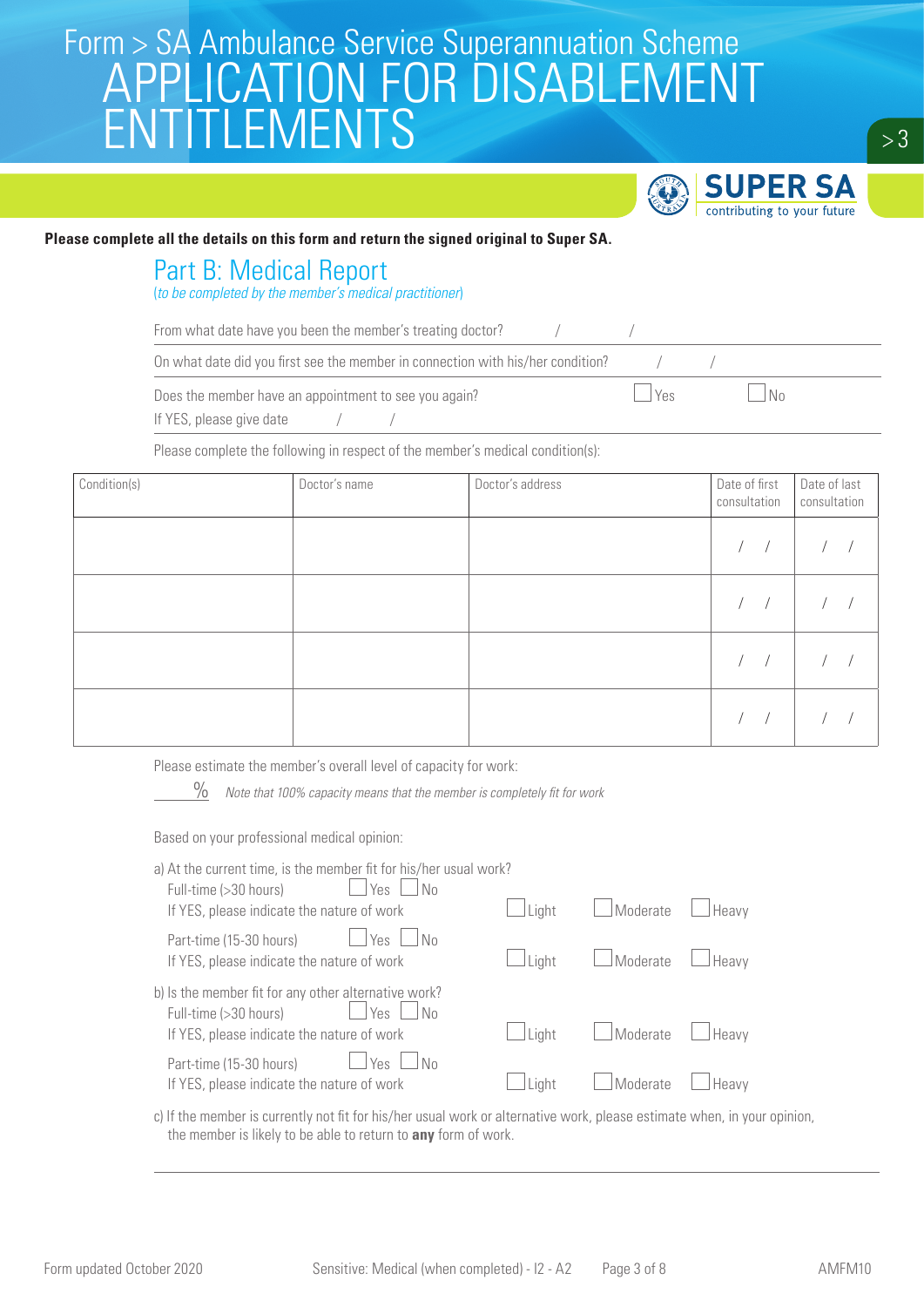

#### **Please complete all the details on this form and return the signed original to Super SA.**

d) If return to any work is likely in the future, please state the:

nature of work

number of hours per week

e) If it is premature to express an opinion about when the member could return to work, please provide an estimate as to when an opinion could be expressed

Do you expect the member to ever return to his/her normal occupation?  $\Box$  Yes  $\Box$  No

If no, do you think the member is incapacitated to such an extent that he/she is unlikely ever to do a job for which he/she is reasonably suited by education, training or experience?  $\Box$  Yes  $\Box$  No

If no, please list examples of jobs, which in your opinion would be appropriate

Any other comments which you believe may be relevant in the assessment of the claim?

Investigation and/or referrals and the contract of the Treatment Contract of the Prognosis Prognosis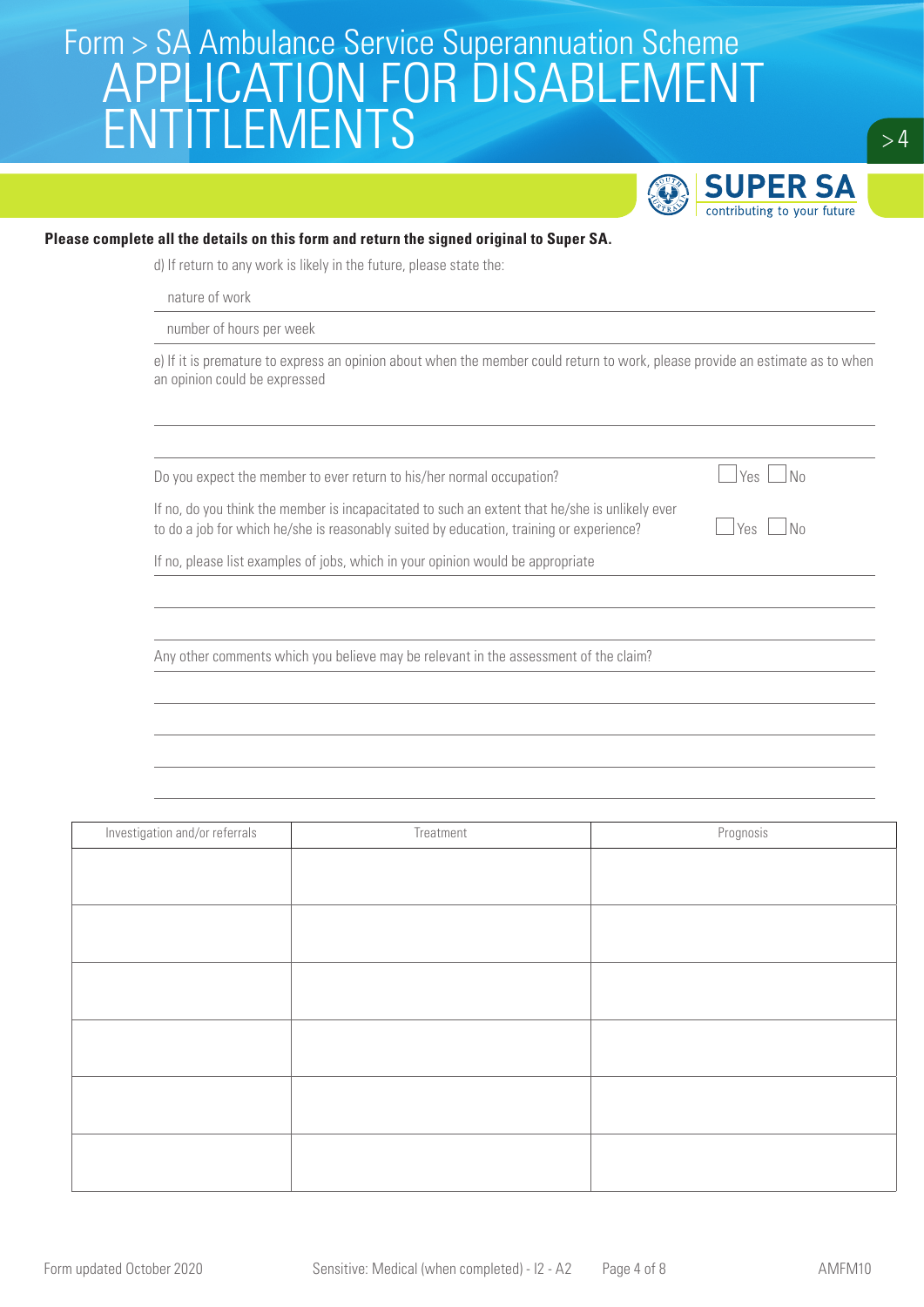

**Please complete all the details on this form and return the signed original to Super SA.**

### Declaration by medical practitioner completing this form

Is any further medical evidence/information attached  $\Box$  Yes  $\Box$  No

I hereby certify that I have personally attended the member and that all the information supplied by me on this form is true and correct. I understand that Super SA and its medical adviser(s) will use this information and may provide copies of this report to the member or to any medical specialist from whom it seeks an independent report, or to any other person deemed necessary to assist in the assessment of this claim.

| Name                                |     |           |  |
|-------------------------------------|-----|-----------|--|
| Address                             |     |           |  |
| Suburb                              |     | Postcode  |  |
| Telephone (w)                       | Fax |           |  |
| Registration and/or provider number |     |           |  |
| Qualifications                      |     |           |  |
| Specialty code                      |     |           |  |
| Signature: $\boldsymbol{\times}$    |     | Date: $/$ |  |

| Important:                                                                                                                          |
|-------------------------------------------------------------------------------------------------------------------------------------|
| - Please return the original signed form and supporting information to Super SA by post:<br>Super SA, GPO Box 48, Adelaide, SA 5001 |
|                                                                                                                                     |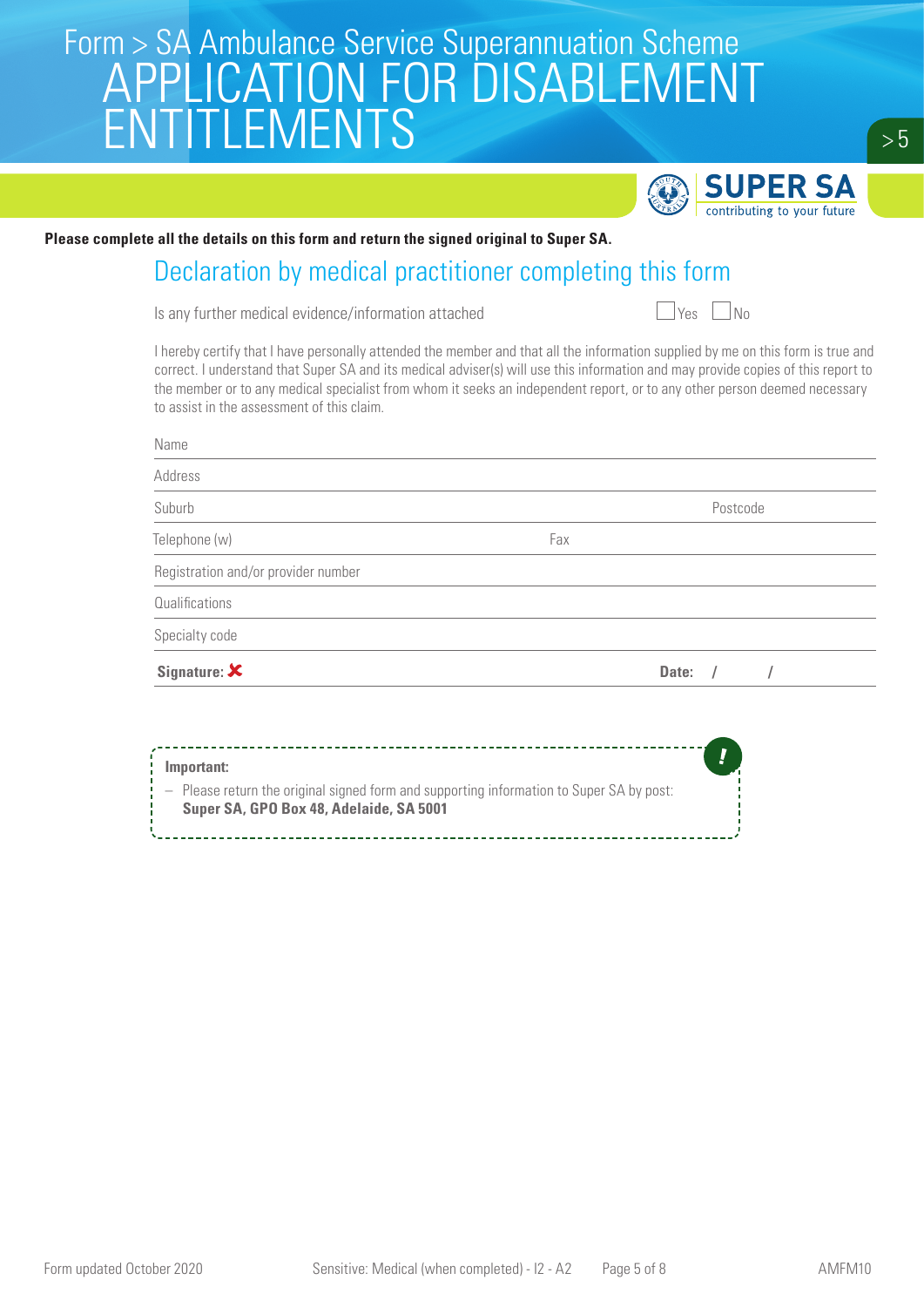

#### **Please complete all the details on this form and return the signed original to Super SA.**

#### Part C: Medical Report

(to be completed by a medical specialist in the relevant field)

From what date have you been the member's treating doctor?  $/$ 

On what date did you first see the member in connection with his/her condition?  $/$ 

Does the member have an appointment to see you again?  $\Box$  Yes  $\Box$  Yes  $\Box$  No

If YES, please give date

Please complete the following in respect of the member's medical condition(s):

| Condition(s) | Doctor's name | Doctor's address | Date of first<br>consultation | Date of last<br>consultation |  |
|--------------|---------------|------------------|-------------------------------|------------------------------|--|
|              |               |                  | $\sqrt{2}$                    |                              |  |
|              |               |                  | $\sqrt{2}$                    |                              |  |
|              |               |                  | $\sqrt{2}$                    |                              |  |
|              |               |                  | $\sqrt{2}$                    |                              |  |

Please estimate the member's overall level of capacity for work:

 $\%$  Note that 100% capacity means that the member is completely fit for work

Based on your professional medical opinion:

| a) At the current time, is the member fit for his/her usual work?<br>Yes<br>Full-time (>30 hours)<br>N <sub>0</sub> |       |          |       |  |
|---------------------------------------------------------------------------------------------------------------------|-------|----------|-------|--|
| If YES, please indicate the nature of work                                                                          | Light | Moderate | Heavy |  |
| Part-time (15-30 hours)<br>Yes<br>l No<br>If YES, please indicate the nature of work                                | Liaht | Moderate | Heavy |  |
| b) Is the member fit for any other alternative work?<br>Yes<br>Full-time (>30 hours)<br>l No                        |       |          |       |  |
| If YES, please indicate the nature of work                                                                          | Liaht | Moderate | Heavy |  |
| Part-time (15-30 hours)<br>Yes<br>No<br>If YES, please indicate the nature of work                                  | Light | Moderate | Heavy |  |
|                                                                                                                     |       |          |       |  |

c) If the member is currently not fit for his/her usual work or alternative work, please estimate when, in your opinion, the member is likely to be able to return to **any** form of work.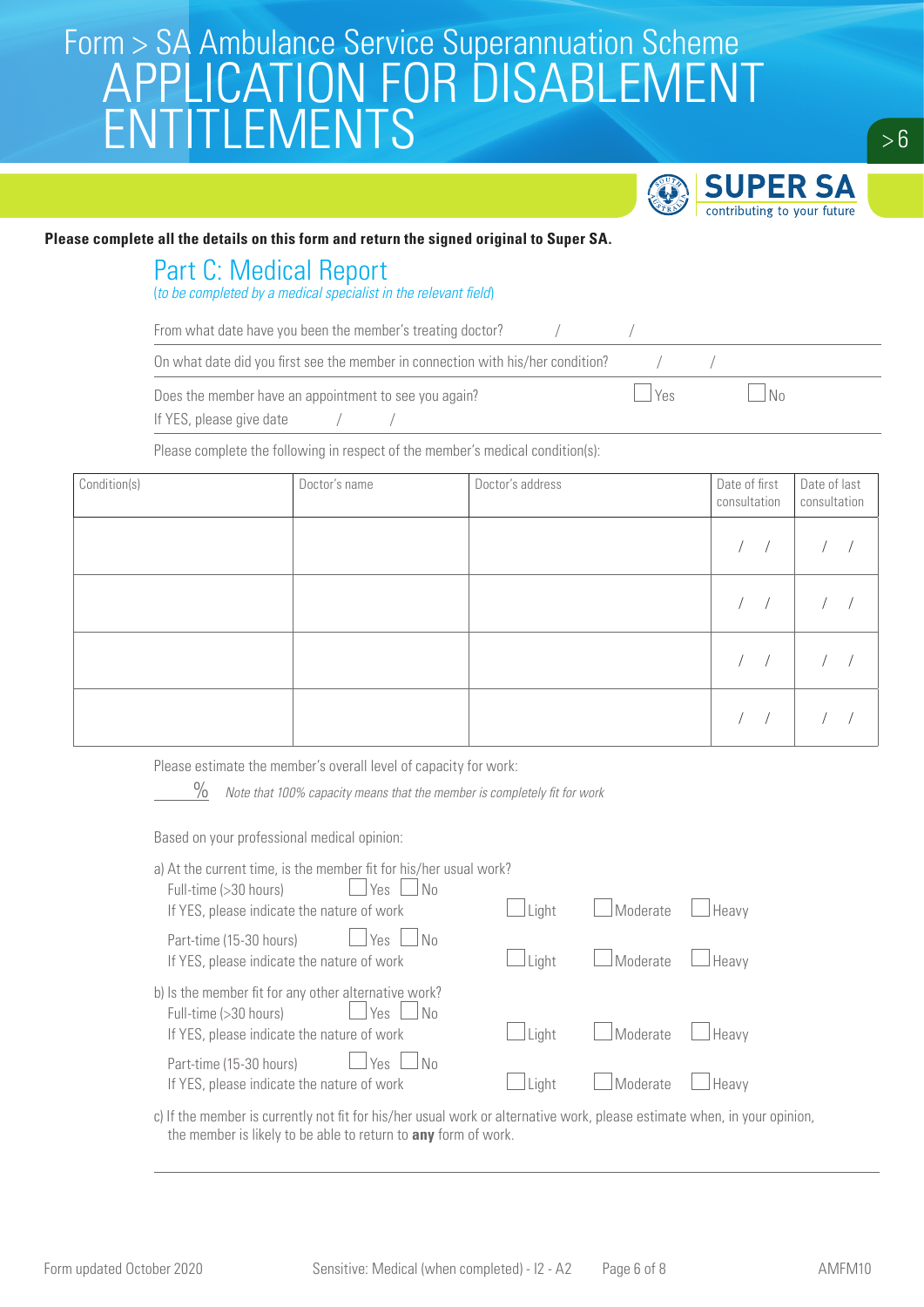

#### **Please complete all the details on this form and return the signed original to Super SA.**

d) If return to any work is likely in the future, please state the:

nature of work

number of hours per week

e) If it is premature to express an opinion about when the member could return to work, please provide an estimate as to when an opinion could be expressed

Do you expect the member to ever return to his/her normal occupation?  $\Box$  Yes  $\Box$  No

If no, do you think the member is incapacitated to such an extent that he/she is unlikely ever to do a job for which he/she is reasonably suited by education, training or experience?  $\Box$  Yes  $\Box$  No

If no, please list examples of jobs, which in your opinion would be appropriate

Any other comments which you believe may be relevant in the assessment of the claim?

Investigation and/or referrals and the contract of the Treatment Contract of the Prognosis Prognosis